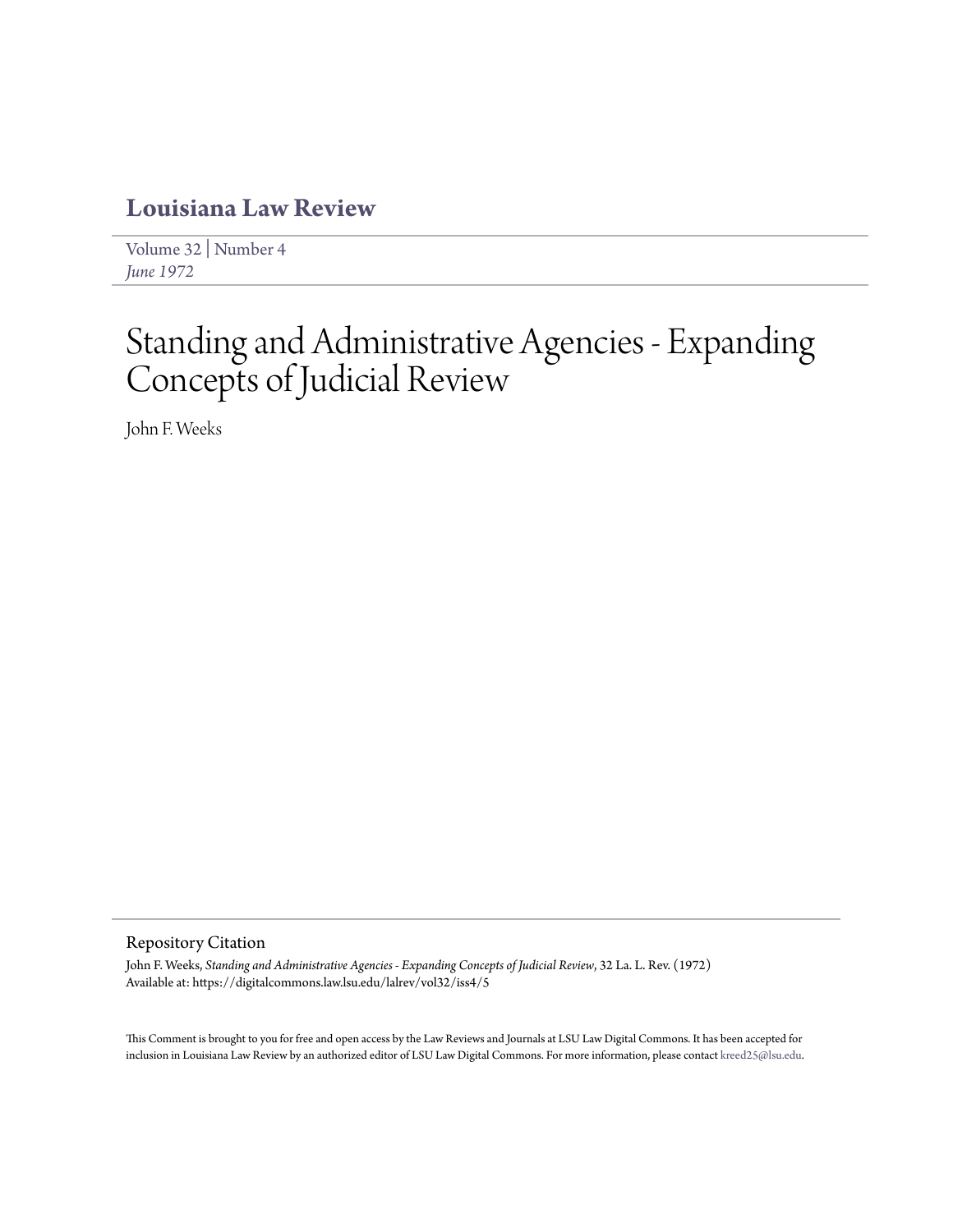premise that civil rights are not a proper area for abstention may soon be re-evaluated.

Other problems remain unsettled in this area. The Court has yet to authoritatively rule on whether the Civil Rights Act (section 1983) is an exception to the Anti-Injunction Statute. Because Harris raised this issue in *Younger,* the Court had the opportunity to decide it, but apparently the Court chose to avoid this issue in order to clarify *Dombrowski.* There is finally the problem of *Samuels-does* it overrule *Koota* so that considerations for rendering a declaratory judgment are now the same as those for ordering an injunction in *threatened* as well as *pending* prosecutions? The answers to these questions await clarification by the Supreme Court.

*S. Gene Fendler*

# STANDING AND ADMINISTRATIVE AGENCIES-EXPANDING CONCEPTS OF JUDICIAL REVIEW

Administrative agencies are a relatively recent innovation, and their exact function in the governmental process is still being defined. At the same time, they continue to increase in both number and authority. On the federal level, recent laws such as the Wilderness Act<sup>1</sup> and the National Environmental Policy Act<sup>2</sup> have added a new dimension of responsibilities to the agencies' concerns.

In the wake of these new laws has come the question of what parties may invoke the aid of the courts in order to compel adherence to these new enactments. Thus, the recurring problem of standing to invoke judicial review of administrative actions has arisen once more in a dramatically different context. Old notions of legal and economic injuries appear incapable of solving aesthetic and environmental problems. Yet, old notions sometimes die slowly. While some courts have perceived that new weapons must be fashioned if these public rights are to be upheld, others cling tenaciously to traditional concepts in dealing with this "complicated specialty of federal jurisdiction."<sup>3</sup> It is

**2.** *Id.* §§ 4321-4347.

634

**<sup>1. 16</sup> U.S.C. §§ 1131-1134 (1970).**

**<sup>3.</sup>** United States ex rel. Chapman v. Federal Power Comm'n, 345 **U.S. 153, 156 (1953).** In this **case,** the Secretary of the Interior **and a** cooperative electrical association sought to set **aside a** license granted to **a** private util-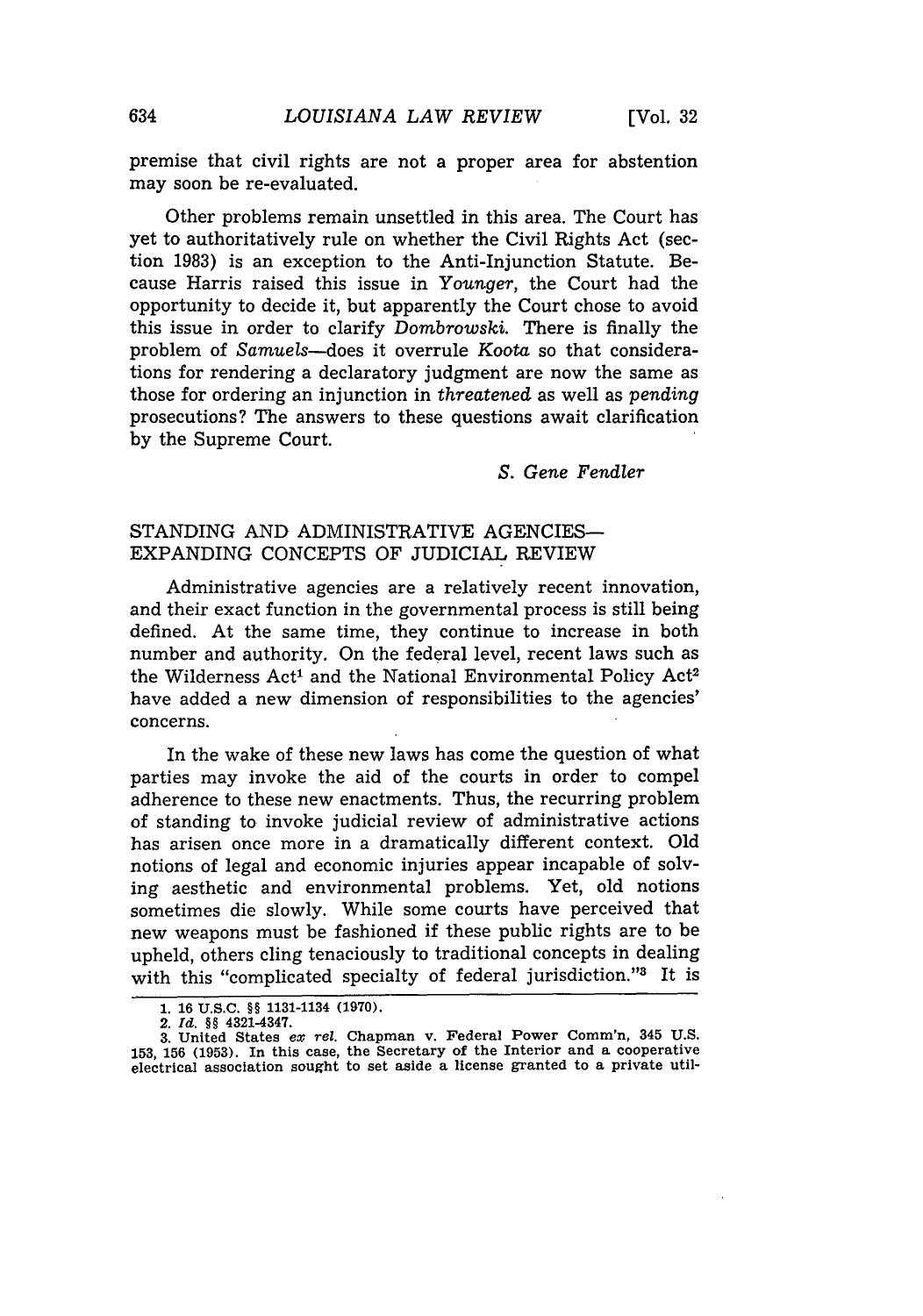**1972]**

the purpose of this Comment to analyze these new approaches to standing forged by some courts, and to examine the underlying values in the judicial system which have caused others to take a more conservative view.

### *History of Judicial Review*

It cannot be doubted that the contours of standing have been largely redrawn in the past decade. However, this change has not been the result of legislative fiat, but the product of gradual evolution within the judicial system. Thus, in order to understand the significance of modern trends, it is essential to trace these concepts to their source. The unavoidable constant in this area is the "case or controversy" requirement of article III of the Constitution;4 situations not presenting a justiciable controversy within the traditional adversary system cannot be resolved in a federal court.

In the early days of administrative agencies, the chief conern of the courts was that the plaintiff seeking review had to possess a clearly discernible legal right. This requirement is most clearly indicated by the Supreme Court's opinion in *Tennessee Electric Power Co. v. TVA:*

"The appellants [private electric producers challenging government subsidization of competition] invoke the doctrine that one threatened with direct and special injury by the act of an agent of the government which, but for statutory authority for its performance, would be a violation of his legal rights, may challenge the validity of the statute in a suit against the agent. *The principle is without application unless the right invaded is a legal right, -one of property, one arising out of contract,* one *protected against tortious*

4. **U.S. CONST.** art. III, § 2.

ity by the FPC for the construction of a hydroelectric plant. Standing was based on the Flood Control Act of 1944, § 5, **16** U.S.C. § 825(s) (1970), which directed the Secretary to dispose of power by the most efficient and economical means. In upholding standing of plaintiffs to sue, the Supreme Court clearly indicated the confusion that surrounds this area of law: "We hold that petitioners have standing. Differences of view, however, preclude a single opinion of the Court as to both petitioners. It would not further clarification of this complicated specialty of federal jurisdiction, the solution of whose problems is in any event more or less determined by the specific circumstances of individual situations, to set out the divergent grounds in support of standing in these cases." *Id.*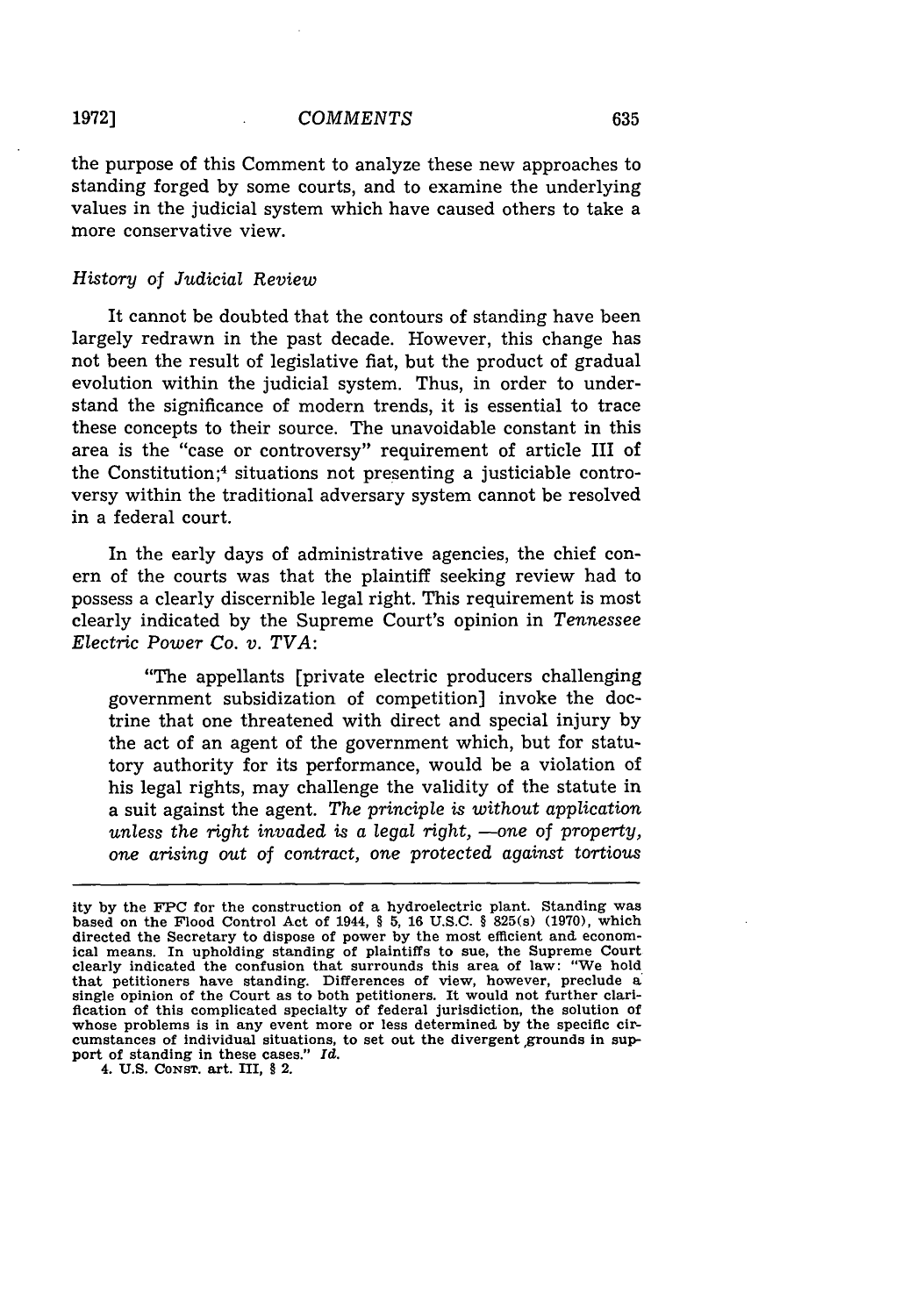*invasion, or one founded on a statute which confers a privilege."5* (Emphasis added.)

In another case, the Court also made it clear that the right to be asserted had to rest in a particular person or group of persons, rather than society as a whole.<sup>6</sup>

It soon became apparent that a broader basis for standing than the "legal right" theory was necessary if agency action was to be effectively controlled. In *FCC v. Sanders Brothers Radio Station,7* the Supreme Court toppled the first pillar of the "legal right" temple. Holding that a broadcast station had standing to protest the granting of a license to a competitor, despite the lack of a legal right, the Court noted that the Communications Act of 1934 contained express provisions for judicial review. From this, they reasoned:

"[Congress] may have been of opinion *[sic]* that one likely to be financially injured by the issue of a license would be the only person having a sufficient interest to bring to the attention of the appellate court errors of law in the action of the Commission in granting the license. It is within the power of Congress to confer such standing to prosecute an appeal."

*Sanders* thus made it clear that, at least in some circumstances, Congress could create new statutory rights that would satisfy the "case of controversy" requirement. Its full significance did not become clear until two years later, when the Court decided *Scripps-Howard Radio, Inc. v. FCC.9* On facts similar to *Sanders,* the Court held that private litigants in such cases had

7. 309 U.S. 470 (1940).

8. Id. at 477.

**9. 316 U.S.** 4 (1942).

<sup>5.</sup> **906** U.S. 118, 137-38 (1939). The inconsistencies in the legal right doctrine soon became apparent. *See, e.g.,* Alexander Sprunt **&** Son, Inc. v. United States, 281 **U.S.** 249 **(1930),** in which Mr. Justice Brandeis held that appellant had standing to be a party to an administrative proceeding before the **ICC** because it had a "distinct interest in the proceeding," but that it **did** not have standing to appeal the Commission's order because it was not *"subjected to or threatened with any legal wrong." Id.* at 254 and **257** respectively. (Emphasis added.)

<sup>6.</sup> Massachusetts v. Mellon, 262 U.S. 447 (1922). To quote the Court: "The party who invokes the power [of review] must be able to show not only that the statute is invalid, but that he has sustained or is immediately in danger of sustaining some direct injury as the result of its enforcement, and not or sustaining some uncer injury as the result of its embrement, and not merely that he suffers in some indefinite way in common with people generally." *Id.* at 488. The theory of this case was largely overruled in Flast **v.** Cohen, **392** U.S. 83 (1968).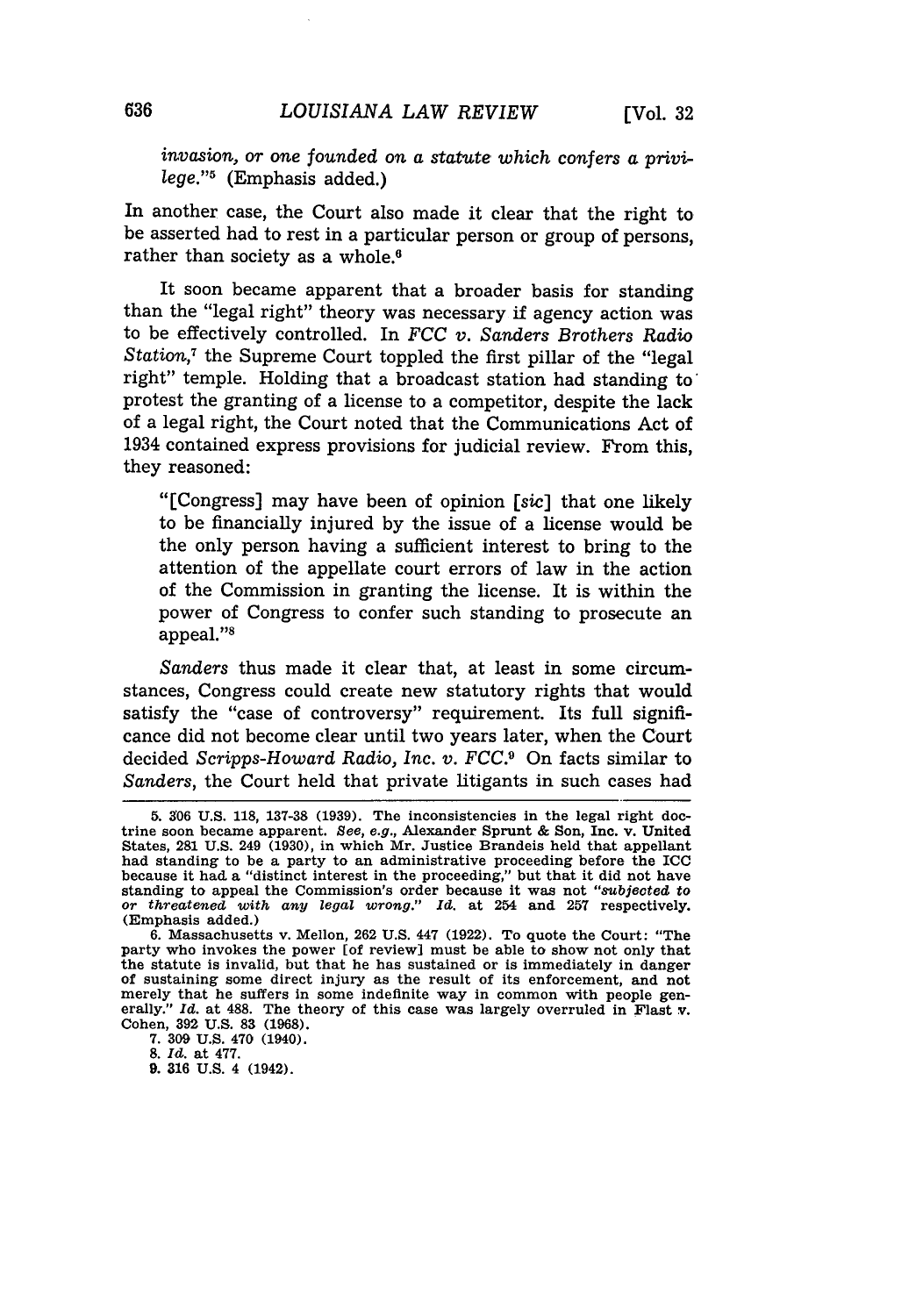standing "only as representatives of the public interest."<sup>10</sup> Thus fell the other pillar of the "legal right" doctrine; private litigants could, in some circumstances, stand as representatives of common public interests.

But as the dust of one doctrine settled, it was uncertain what would rise to take its place. Under what circumstances could a private litigant represent public interests? If no legal right is necessary, what manner of injury will suffice? How must Congress' intent to create standing be determined? The first question was partially resolved in *Associated Industries v. Ickes."'* In *Ickes,* a group of private coal consumers sought review of an order which substantially raised the price of coal. Standing for the group was upheld on the theory that Congress can delegate to non-official persons or groups the right to act as private Attorney Generals in furtherance of the public interest. Thus, the theory behind such semi-public actions became relatively clear, at least where the statutes involved evidenced a congressional intent to allow review to aggrieved parties. However, the definition of "aggrieved" remained uncertain.

In 1965, the concept of who might be an aggrieved party took what appeared to be a monumental leap forward. In *Scenic Hudson Preservation Conference v. FPC,12* an unincorporated association of conservationist groups was granted standing to protest the granting of a license to a utility company for the construction of a hydro-electric project. Although the FPC vigorously asserted that plaintiff association had "no claim to any personal economic injury,"'3 the court noted that in granting licenses the FPC was to consider other beneficial public uses, including recreational purposes. Thus, the conservationist groups had standing to guard their special interest in the locale, which Congress had evidently intended to be protected. *Scenic Hudson* quickly became a powerful weapon of groups seeking to preserve

**13.** *Id.* at **615.**

**<sup>10.</sup>** *Id.* at 14.

**<sup>11.</sup>** 134 **F.2d** 694 **(2d** Cir.), *vacated on suggestion of mootaess,* **320 U.S. 707** (1943). The language of the court should be carefully considered: "[Tihere is nothing constitutionally prohibiting Congress from empowering any person, official or not, to institute a proceeding involving such a controversy [to determine the scope of powers conferred by a statute], even if the sole purpose is to vindicate the public interest. Such persons, so authorized, are, so to speak, private Attorney Generals." *Id.* at 704. 12. 354 **F.2d 608 (2d** Cir. **1965).**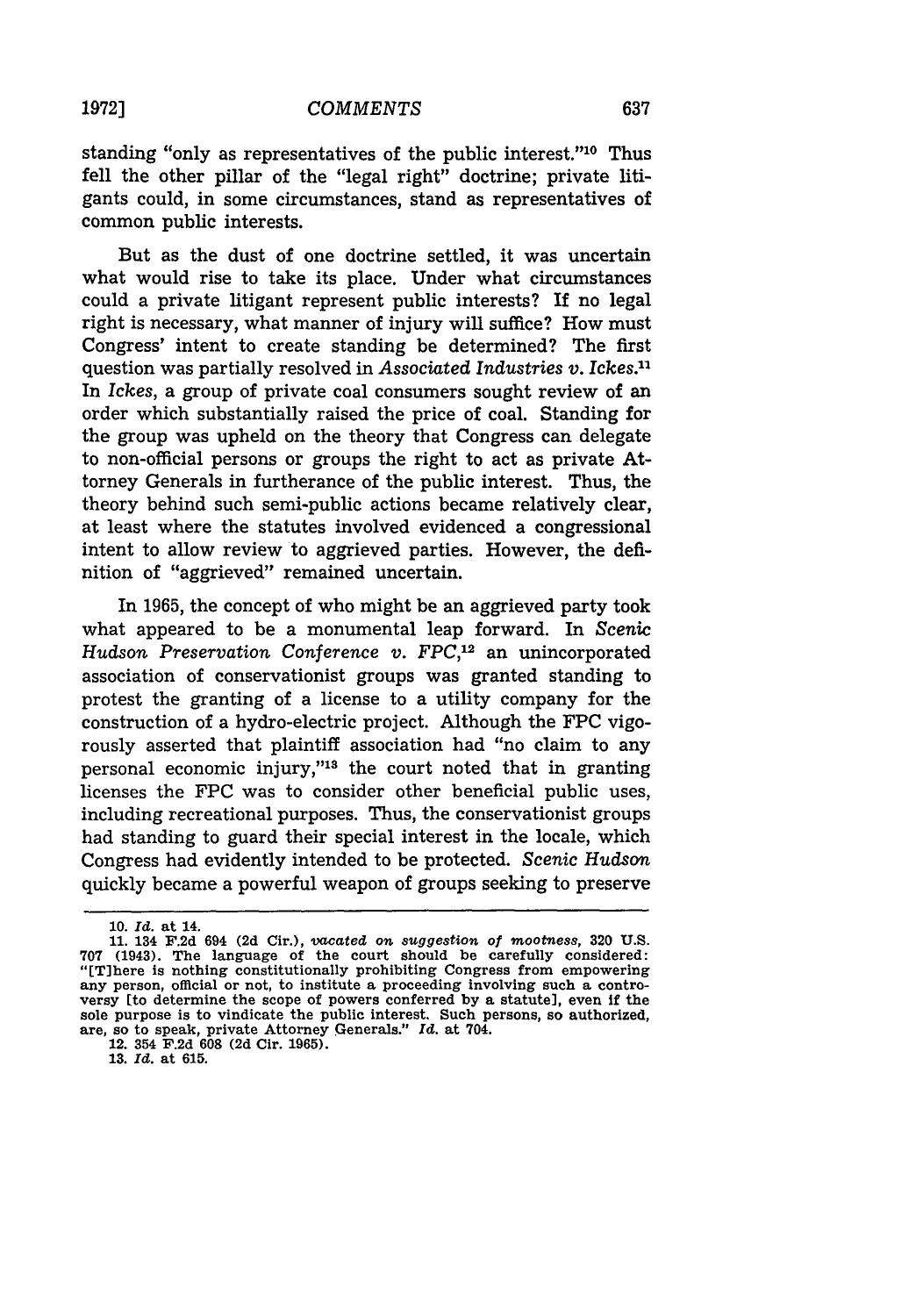aesthetic or environmental interests, and, as will be seen, its full impact is not yet understood.

Finally, the two most recent Supreme Court pronouncements in this area should be noted. In *Association of Data Processing Service Organizations v. Camp<sup>14</sup> and Barlow v. Collins*,<sup>15</sup> the Court reconsidered the meaning of section 10 of the Administrative Procedure Act,<sup>16</sup> which provides the general framework for judicial review of agency action. This section provides: "A person suffering legal wrong because of agency action, or adversely affected or aggrieved by agency action within the meaning of a relevant statute, is entitled to judicial review thereof."<sup>17</sup> From its inception, the meaning of this statute has been uncertain. Although the legislative history of section 10 seems to indicate that injury in fact is the sole criterion of standing,<sup>18</sup> the Attorney General stated that it only reflected existing law.<sup>19</sup> Under the latter view, a clear indication of Congressional intent to allow standing must be found in a relevant statute.

In *Data Processing,* the majority sought some middle ground between these two views. The plaintiffs, suppliers of data processing equipment, had suffered clear economic injury because of a ruling of the Comptroller of Currency allowing banks to make certain of their equipment available to customers and other banks. This appeared to be a direct violation of section 4 of the Bank Service Corporation Act<sup>20</sup> which provided: "No bank service corporation may engage in any activity other than the performance of bank services for banks." However, the majority felt that something more than injury was required; the plaintiff had to be arguably within the zone of interest of a relevant statute.2' Although the Bank Service Corporation Act did not

**19.** *Id.* at **310.**

20. 12 **U.S.C.** § 1864 **(1970).**

21. The exact language used by the Court should be carefully considered:<br>"The 'legal interest' test goes to the merits. The question of standing is different. It concerns, apart from the 'case' or 'controversy' test, the question whether the Interest sought to be protected **by** the complainant is arguably within the zone of interests to be protected or regulated **by** the statute or

<sup>14.</sup> **897** U.S. **150 (1970).**

**<sup>15.</sup> 397 U.S. 159 (1970).**

**<sup>16. 5</sup> U.S.C.** §§ **551-559, 701-706, 1305, 3105,** 3344, 4301, **5335, 5362, 7521 (1970). 17.** *Id.* **§ 702.**

**<sup>18.</sup>** In both the House and Senate committee reports, the statement is found that "[t]his section confers a right of review upon any person adversely affected in *fact* ....." S. Doc. No. 248, 79th Cong., 2d Sess., 212, 276<br>(1946) (Emphasis added.) This language was deleted from the statute as passed.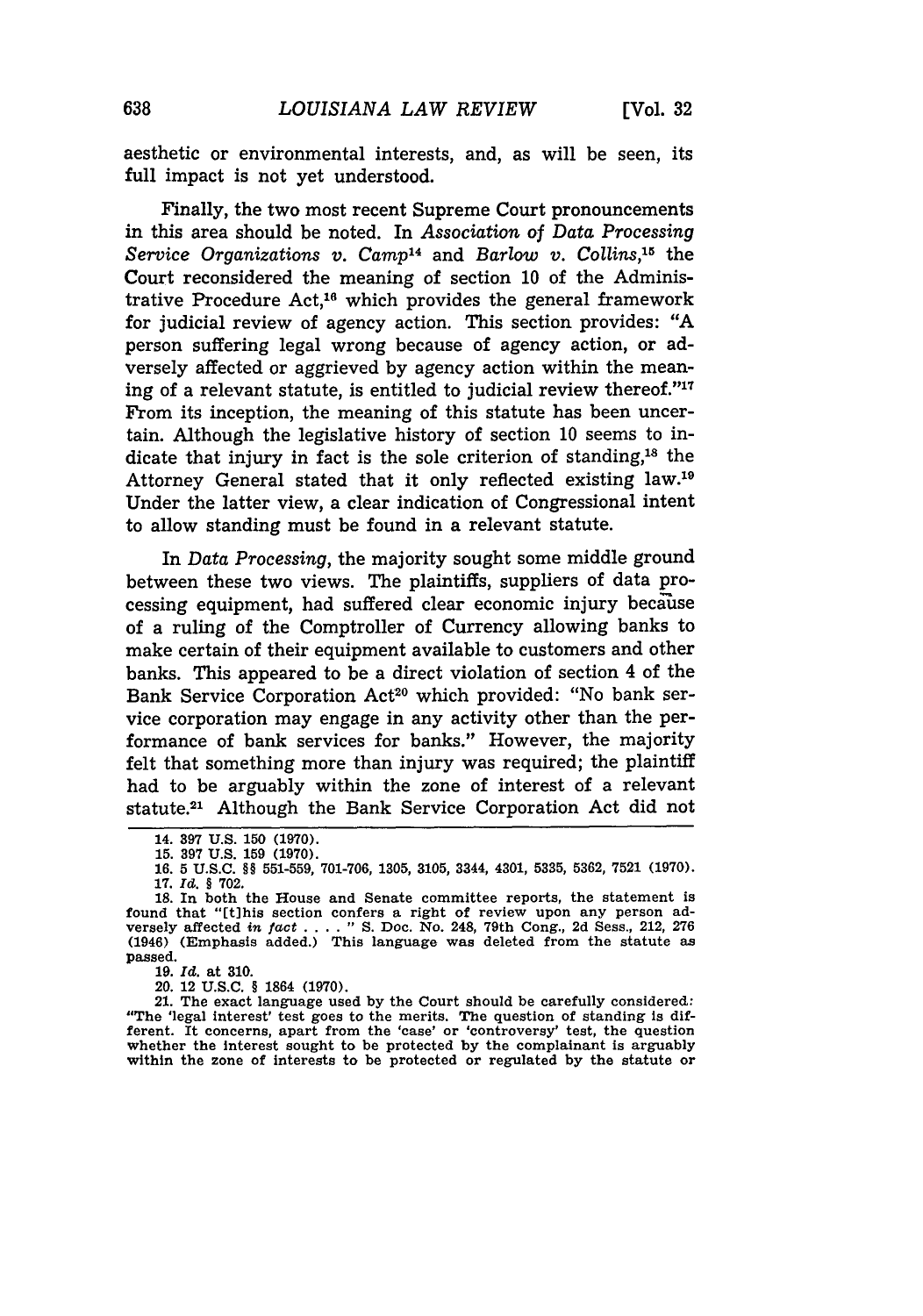clearly give a competitor standing to protest this action, the majority granted standing on the theory that the question of legal interest went to the merits of the case and plaintiffs should " be allowed to prove they were protected under the statute.

In the companion case of *Barlow v. Collins*,<sup>22</sup> Justices Brennan and White concurred in the result of both cases, but dissented from the reasoning stating:

"My view is that the inquiry in the Court's first step [injury in fact] is the only one that need be made to determine standing. I had thought we discarded the notion of any additional requirement when we discussed standing solely in terms of its constitutional content in Flast v. Cohen [citations omitted]. By requiring a second, nonconstitutional step, the Court comes very close to perpetuating the discredited requirement that conditioned standing on a showing by the plaintiff that the challenged governmental action invaded one of his legally protected interests."23

Not since *Data Processing* and *Barlow* has the Supreme Court reviewed the question of standing. The recent cases in the lower courts seem to indicate that injury in fact is the only prerequisite needed to satisfy the constitutional requirement of a justiciable case or controversy, and some courts have accepted that view outright.<sup>24</sup> Others, however, adhere to the second *Data Processing* requirement and require, in addition to injury

constitutional guarantee in question." Association of Data Processing Serv. Organizations v. Camp, **397** U.S. 150, 153 (1970).

Application of this test has already led to inequitable results. In Rasmussen v. United States, 421 F.2d **776** (8th Cir. 1970), members of the Wisconsin Public Service Commission, charged with maintaining public transportation, were held to be without standing to challenge an order of the Postmaster General which suspended mail transport on certain lines within the state. This, they alleged, would ultimately result in the termination of passenger service. Although the clear probability of injury was acknowledged by the court, it found that the statute under which the action was taken, 19 U.S.C. § 6205 (1970), evidenced no concern for this matter. In Intercontinental Placement Serv., Inc. v. Hodgson, 52 F.R.D. 376 (E.D. Pa. 1971), the ope of an employment agency for entering aliens was held to be without standing to protest the discontinuation by the Secretary of Labor of certain informational forms on which his work depended.

<sup>22.</sup> **397** U.S. **159** (1970).

**<sup>23.</sup>** *Id.* at **168** (footnote omitted).

<sup>24.</sup> *See* Scanwell Laboratories, Inc. v. Shaffer, 424 F.2d **859** (D.C. Cir. 1970). The writer highly recommends the opinion of Judge Tamm at 861-73 as a comprehensive treatment of the history of standing.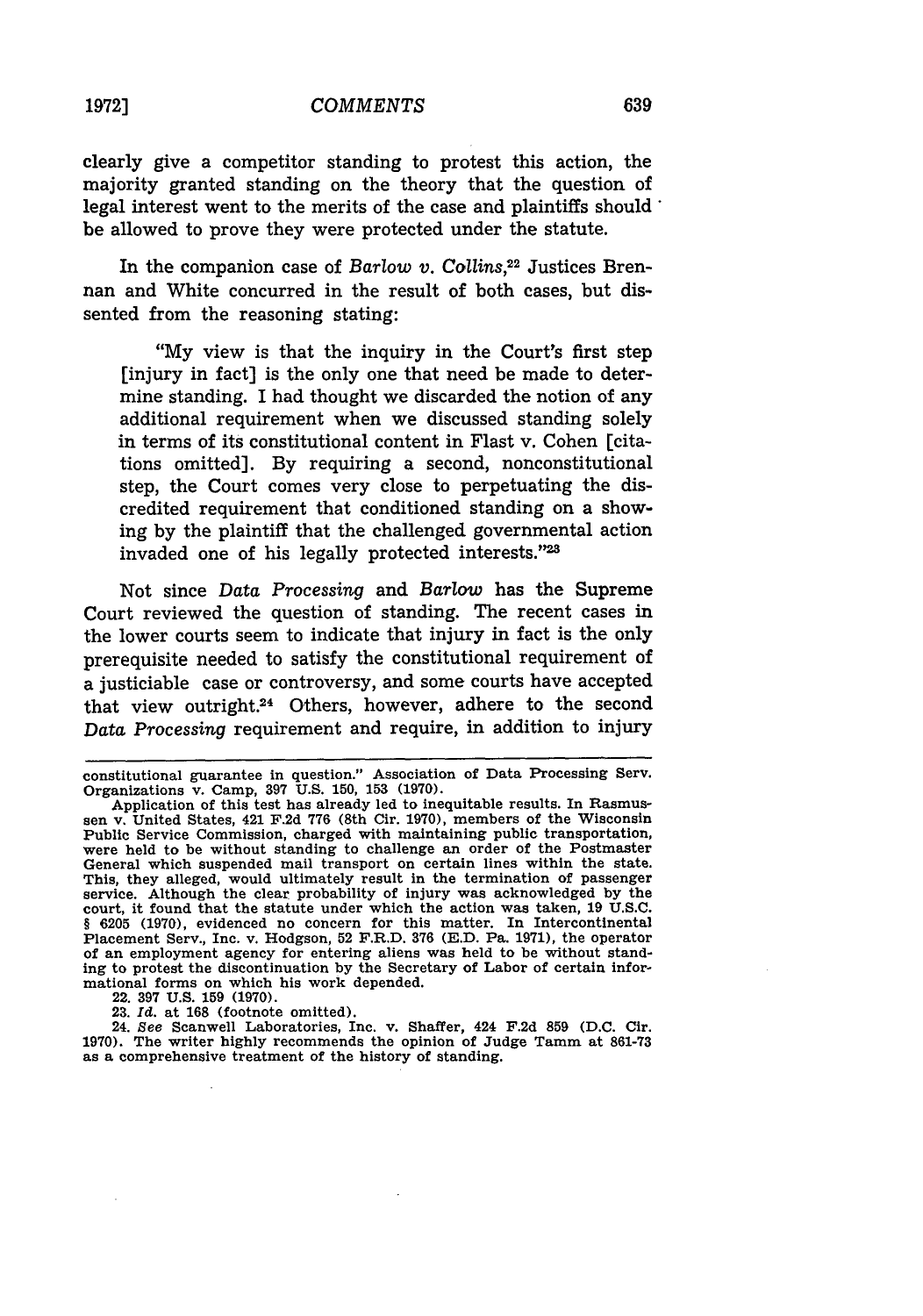in fact, that the plaintiff's case be arguably within the zone of congressional interest or regulation.<sup>25</sup>

It cannot be denied that the law of standing today is far sounder than in the past, but several recent cases show that its foundations are weak indeed. An examination of them will show that the tools are still not present that can successfully deal with the problems of aesthetic injury and public interest litigation central to environmental protection actions.

#### *Recent Cases, Rediscovered Problems*

Environmental advocates are now discovering to their chagrin that the sweeping language of the landmark opinions in *Scripps-Howard* and Scenic *Hudson* is perhaps not as important as what was left unsaid. *Scripps-Howard* does recognize the right of a private person to litigate in the public interest, but the fact that the plaintiff therein stood to suffer personal economic loss has gone virtually unnoticed. Likewise, in *Scenic Hudson,* despite the broad exposition of aesthetic injury, it cannot be ignored that several of the local conservation organizations owned trailways in the area that was to be inundated, and that the plaintiff towns would suffer a drastic loss of tax revenues. Thus, at least one of the plaintiffs in each case faced economic injury as a result of the agency action; in almost all the cases following these, there can be found one or more plaintiffs who allege a destruction of property or a loss of livelihood because of the agency action.<sup>26</sup>

**<sup>25.</sup>** *See* note 21 *supra.*

**<sup>26.</sup>** Cape May County Chapter, Inc., Izaak Walton League of America v. Macchia, **329 F.** Supp. 504 (D. **N.J.** 1971) (property owners adjoining proposed **fill** of coastal wetlands); Upper Pecos Ass'n v. Stans, **328** F. Supp. **332 (D. N.M.** 1971) (property owners and residents along proposed highway right of way); Federation of Homemakers v. Hardin, **328** F. Supp. **181 (D. D.C.** 1971) (consumers of allegedly mislabelled food product); National Helium Corp. v. Morton, **326** F. Supp. **151** (D. Kan. 1971) (government contractor also alleged breach of contract); Environmental Defense Fund v. Corps of Eng'rs of United States Army, **325** F. Supp. **728** (E.D. Ark. 1971) (local farmer whose property adjoined river to be dammed); Sierra Club v. Hardin, **325** F. Supp. 99 (D. Alaska 1971) (trail guide facing removal of timber in hunting area); Environmental Defense Fund v. Corps of Eng'rs, 324 F. Supp. **878 (D. D.C. 1971)** (plaintiff benefitted and desired to benefit from hunting, fishing and other recreational endeavors); Delaware v. Pennsylvania N.Y. Central Transp. Co., **323** F. Supp. **487 (D.** Del. **1971)** (property owners adjoining pro-posed coastal landfill); Citizens to Preserve Overton Park v. Volpe, **309** F. Supp. **1189** (W.D. Tenn. **1970),** *rev'd* on *merits,* 401 **U.S.** 402 **(1971)** (residents and business owners adjoining right of way for interstate highway); Parker v. United States, **307 F.** Supp. **685 (D.** Colo. 1969) (trail guides, property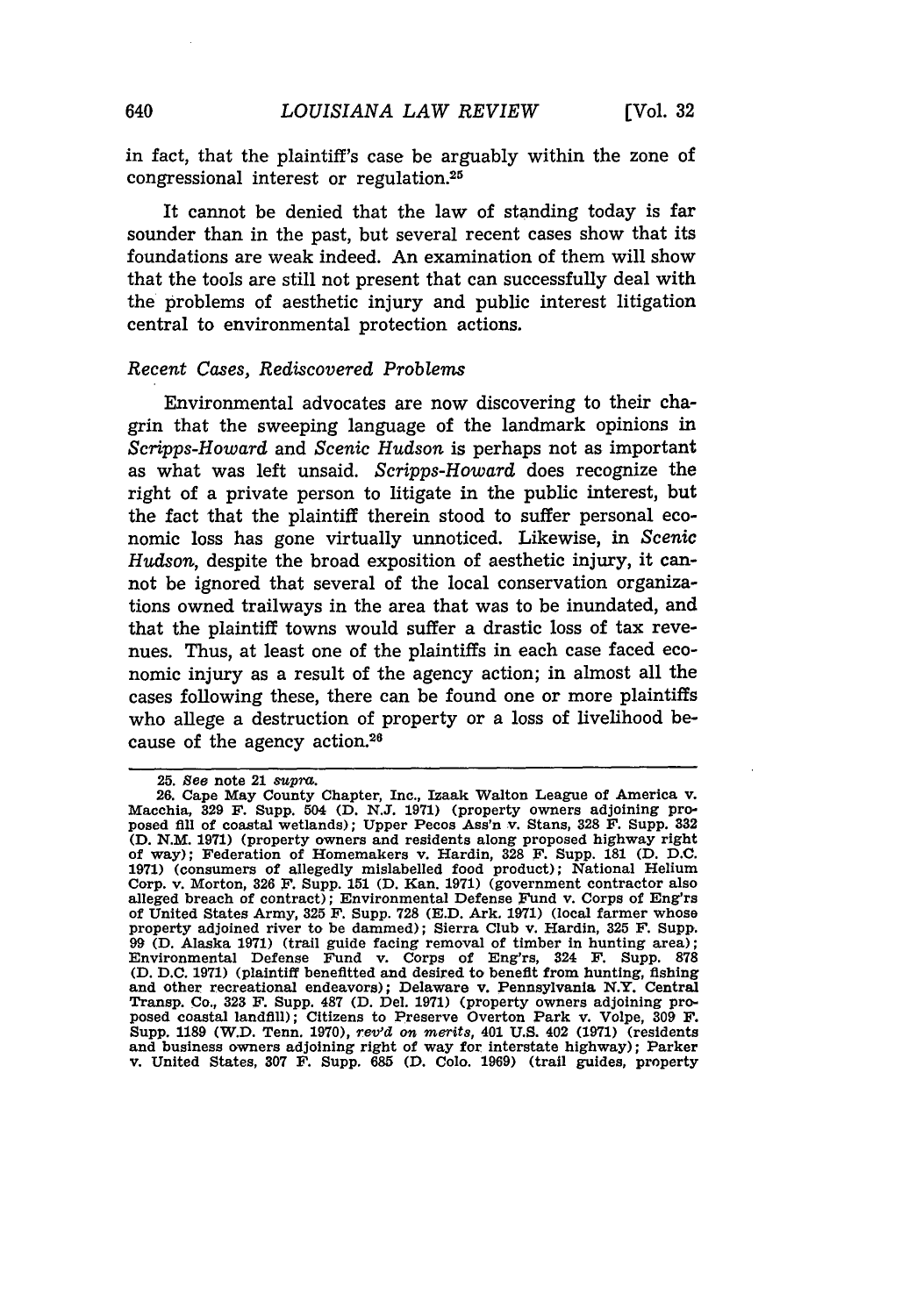Also, in *Scenic Hudson,* the standing of the National Sierra Club as a co-plaintiff was upheld without question. It is the common pattern in environmental litigation for national organizations such as the Sierra Club, the Audubon Society, and the Izaak Walton League to join with local organizations and residents, one or more of whom are threatened with economic injury, in prosecuting the suit. Their function is both crucial and obvious; through their greater economic and informational resources they are the only parties practically able to press suits in an area of the law that is distinctly unrewarding from a pecuniary viewpoint. The purpose of the local co-plaintiffs is to identify threatened injury and to assist in developing the local issues. This joinder has become the common design of environmental actions. Although the viability of public suits to protest aesthetic injuries was readily acknowledged, these issues were commonly intermeshed with more traditional ones. However, in Sierra Club v. Hickel,<sup>27</sup> they were presented to an appellate court (unclouded by other issues) for the first time.

It was probably unintentional that they were so presented, but the facts of the case left no real alternative. The Secretary of the Interior had granted a permit to Walt Disney Productions, Inc., for the construction of a ski resort. The park was to be located in the vast Sequoia National Forest which lay in a remote and uninhabited wilderness area of southern California. Not only were there no local plaintiffs to join in the action, but also no economic injury could be alleged since the activity was isolated within a government reservation.

Suit was brought under section 10 of the Administrative Procedure Act<sup>28</sup> which required all federal agencies to coop-

28. 5 U.S.C. § **702** (1970). In contrast, the particular provisions of the National Environmental Policy Act should be noted. 42 U.S.C. § 4331(a)

owners); Citizens Comm. for the Hudson Valley v. Volpe, **302** F. Supp. **1083 (S.D.** N.Y. 1969) (town facing expropriation of tax-productive property); Road Review League, Town of Bedford v. Boyd, **270** F. Supp. 650 (S.D. N.Y. **1967)** (property owners facing expropriation for highway use). It should be noted that in Office of Communications of United Church of

Christ v. **FCC,** 359 F.2d 994 (D.C. Cir. 1966), standing was granted to a group representing only the listening audience. This case should be viewed as relying largely on the fact that entry into the broadcast field is limited by licenses issued in the public interest. It is also significant that the court felt constrained to note the investment by the listening audience in \$40 billion of electronic reception equipment. *Id.* at 1002, n.17.

<sup>27. 433</sup> F.2d 24 (9th Cir. 1970), *cert. granted sub* nom. Sierra Club v. Morton, 401 U.S. 907 **(1971),** noted *in* **71** CoLO. L. REV. **172** (1971).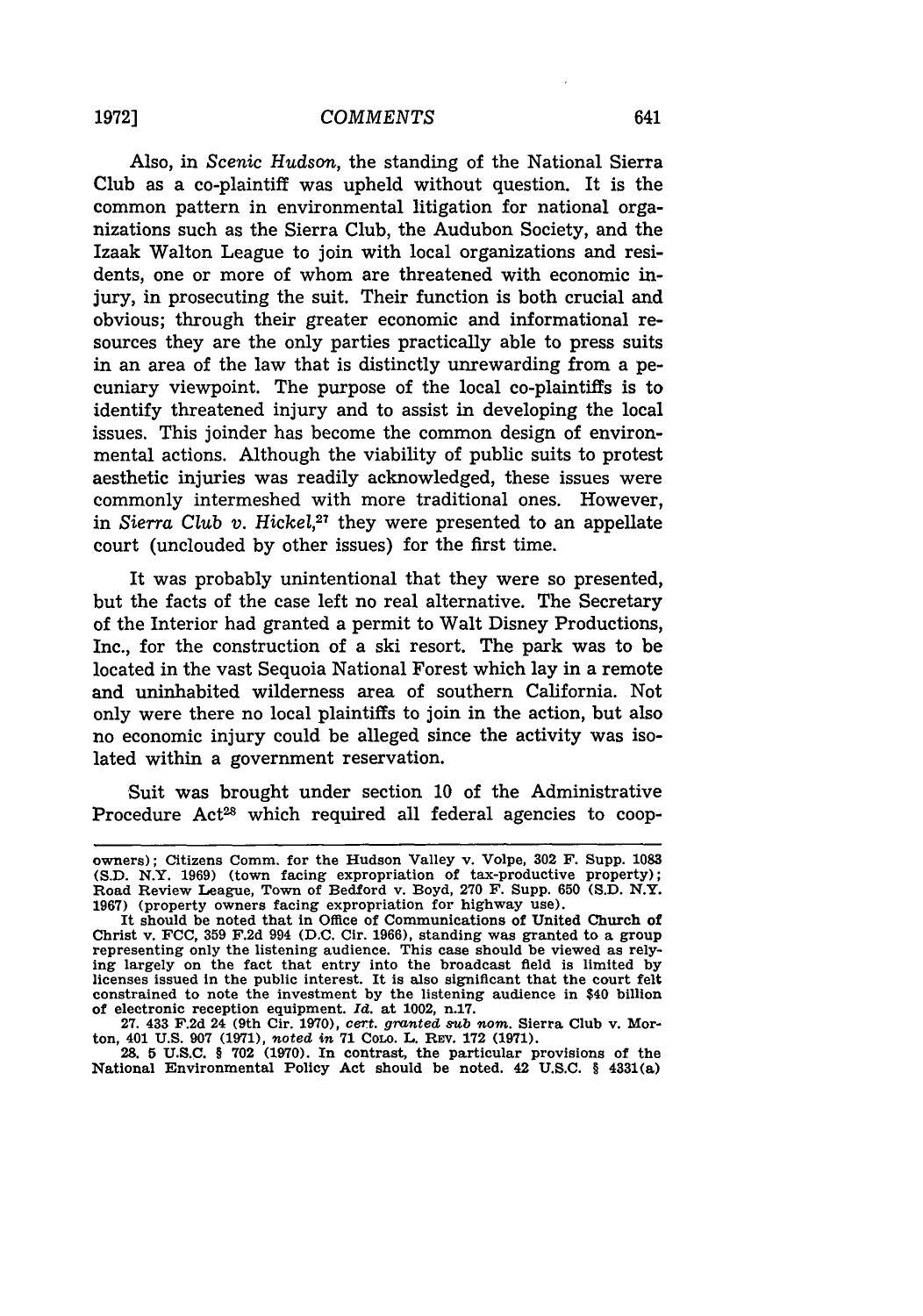erate with concerned private organizations in determining the environmental impact of agency actions. Standing for the Sierra Club was upheld by the district court; on appeal, the decision was reversed on two grounds. First, the court stated that the Sierra Club had alleged no element of a legal wrong inflicted upon it and it was not aggrieved within the meaning of any relevant statute. The court continued:

"It does not allege that it is 'aggrieved' or that it is 'adversely affected' within the meaning of the rules of standing. Nor does the fact that no one else appears on the scene who is in fact aggrieved and is willing or desirous of taking up the cudgels create a right in appellee. The right to sue does not inure to one who does not possess it, simply because there is no one else willing and able to assert it." $29$ 

The court then acknowledged that the Sierra Club had been a party to past actions, but found this fatal distinction:

"In . . . these cases, however, the Sierra Club was joined by local conservationist organizations made up of local residents and users of the area affected by the administrative action. No such person or organizations with a direct and obvious interest have joined as plaintiffs in this action. The question of standing here must be decided from the facts in this action. We hold that they do not establish the interest necessary for that purpose."80

*Sierra Club v. Hickel* apparently prompted a major re-evaluation of the concept of standing, at least within its own circuit. Shortly thereafter, the theory of aesthetic injury underwent a further emasculation in *Alameda Conservation Association v. California."'* The suit in that case was brought by a non-profit corporation, whose purpose was the protection of the waters of

**29.** Sierra Club v. Hickel, 433 **F.2d** 24, **32** (9th Cir. **1970).**

**30.** *Id.* at **33.**

**31.** 437 **F.2d 1087** (9th Cir. **1971),** *cert. denied,* **91 S.** Ct. **1380 (1971).**

<sup>(1970)</sup> provides: "The Congress, recognizing the profound impact of man's activity on the interrelations of all components of the natural environment . . . and recognizing further the critical importance of restoring and maintaining environmental quality to the overall welfare and development of man, declares that It Is the continuing policy of the Federal Government, in cooperation with State and local governments, and other con- cerned public and private organizations, to use all practicable means and measures **. . .** to create and maintain conditions under which man and nature can exist in productive harmony . . . .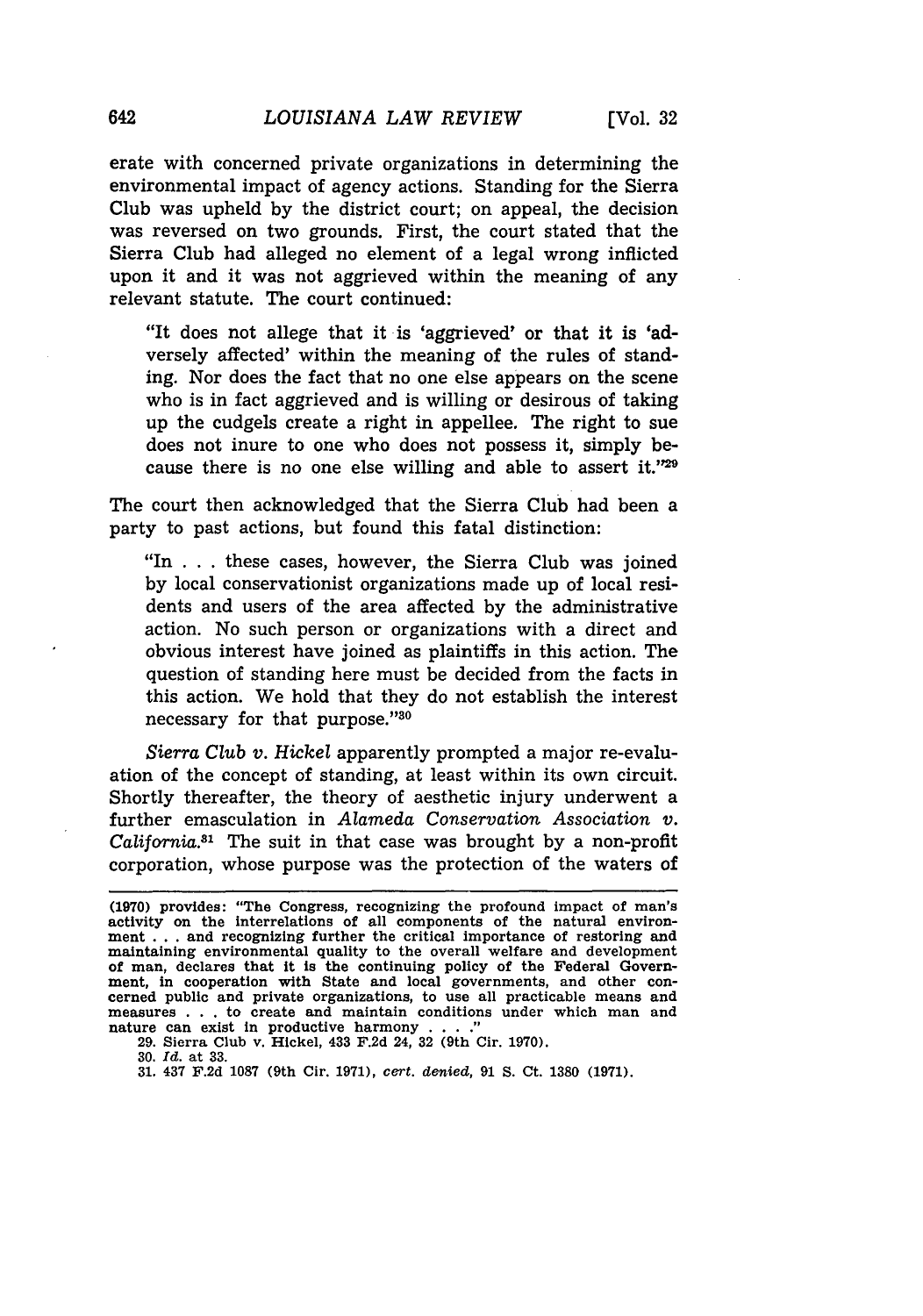San Francisco Bay, to enjoin the filling of portions of the bay under a permit issued by the Corps of Engineers. Eight members of the organization also joined as co-plaintiffs; four of these owned property along the bay, and all lived within six miles of it. Standing was denied to the organization<sup>32</sup> and upheld for all the individual members by a divided court.

In the majority opinion, standing was denied to the organization since

"[it] does not allege that it owns land bordering or near the bay or at all. It does not assert that it has any property interests of any kind real or personal which would sustain 'injury in fact,' economic or otherwise, as a result of any of the defendants' activities."33

Although the standing of the four bayside plaintiffs was admitted, the standing of the other four was not explored under the principle of judicial restraint.84

The writer questions what factors might have caused this abstention. As the majority opinion indicates, an injury in fact may be "economic or otherwise." Then, why cannot those who live at least in the area of the bay object to illegal actions which interfere with their use and enjoyment of it as well? Certainly they have the geographic proximity which was absent in *Sierra Club v. Hickel.* The answer to this probably lies in deeper, unarticulated concerns of the courts. Faced with several overcrowded dockets, courts are naturally reluctant to open the floodgates to countless more suits. Standing has proven to be a particularly useful control device in cutting off suits at the threshold, and in limiting the number of parties.

**33.** *Id.* at **1090.**

**<sup>32.</sup>** Portions of the opinion indicate that much of the concern as to the organization's standing was related not to what injuries it had received, but rather the question of res judicata. As noted by Judge Merrill in a concurring opinion: "The joining of an association as party can hardly give such assurance as to those it purports to represent since the rights of its members so long as imaginative counsel can find an escape from *stare decisis.*" *Id.* at **1097-98.**

<sup>34.</sup> It was felt that the four bayside plaintiffs were sufficient representatives to litigate the issues for all concerned parties. However, in a separate opinion representing the majority on this point, Judge Hamley noted that all the plaintiffs sought to prosecute an action for their individual damages as well and should be granted standing. *Id.* at **1095.**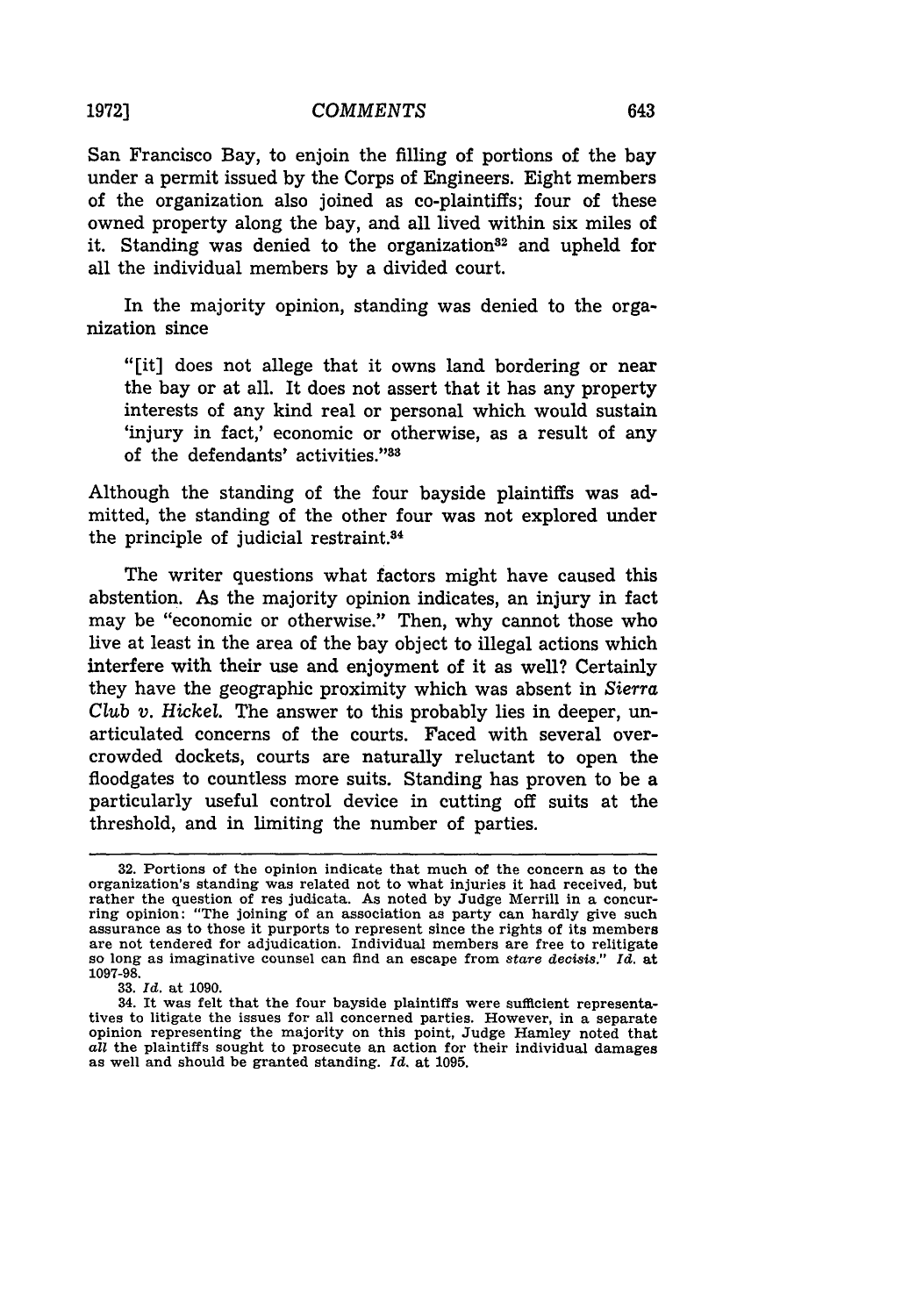Beyond this, adequate standing is necessary to insure that the issues are presented in the traditional framework of a true adversary proceeding. In *Baker v. Carr,85* the Supreme Court articulated these standards as "such a personal stake in the outcome of the controversy as to assure that concrete adverseness which sharpens the presentation of issues upon which the court so largely depends for illumination of difficult constitutional questions."

*Sierra Club v. Hickel* can be more properly understood in terms of adversity than standing. As was noted earlier, in previous cases the club had joined with local parties who could demonstrate an economic injury.36 Perhaps, then, the courts still doubt that a purely aesthetic injury can provide the requisite personal stake in the outcome of the controversy. An economic injury, on the other hand, is more tangible and more familiar to the experience of the bench; men kill far more often for money than love. Thus, economic injury remains synonymous with injury in fact to many courts. It can be seen as the last vestige of the legal right theory.

Are such concerns valid in fact? If so, do they afford just grounds for the courts to close their doors to those groups? A look at the experience of the state courts sheds a great deal of light on the fear of countless waves of litigation. In the state courts, the complexities of the federal law of standing have generally been rejected in favor of a more practical test based on injury in fact. $37$  Despite this relaxation of standards, the anticipated swell of litigation has never arisen.

In the area of environmental protection, the prospects of a deluge of suits is even less likely. The field promises little in the way of pecuniary reward, and the complexity of this area of the law acts as a deterrent in itself. The practicality of this view is pointed out in *Sierra Club v. Hardin,38* a *post-Hickel* case in which the national club was joined by several local organizations:

**<sup>35. 369</sup> U.S. 186, 204 (1962).**

**<sup>36.</sup>** See **note 26** *supra.*

**<sup>37.</sup>** *See* **3 K.** DAviS, ADMINISTRATIVE **LAW TREATISE** § **22.18,** at **291-92 (1958). For an** excellent example **of the** way these problems are handled in the state courts, *see* Crescent **Park** Tenants **Ass'n** v. **Realty** Equities Corp., **58 N.J. 98, 275 A.2d 433 (1971).**

**<sup>38. 325</sup> F.** Supp. **99 (D. Alaska 1971).**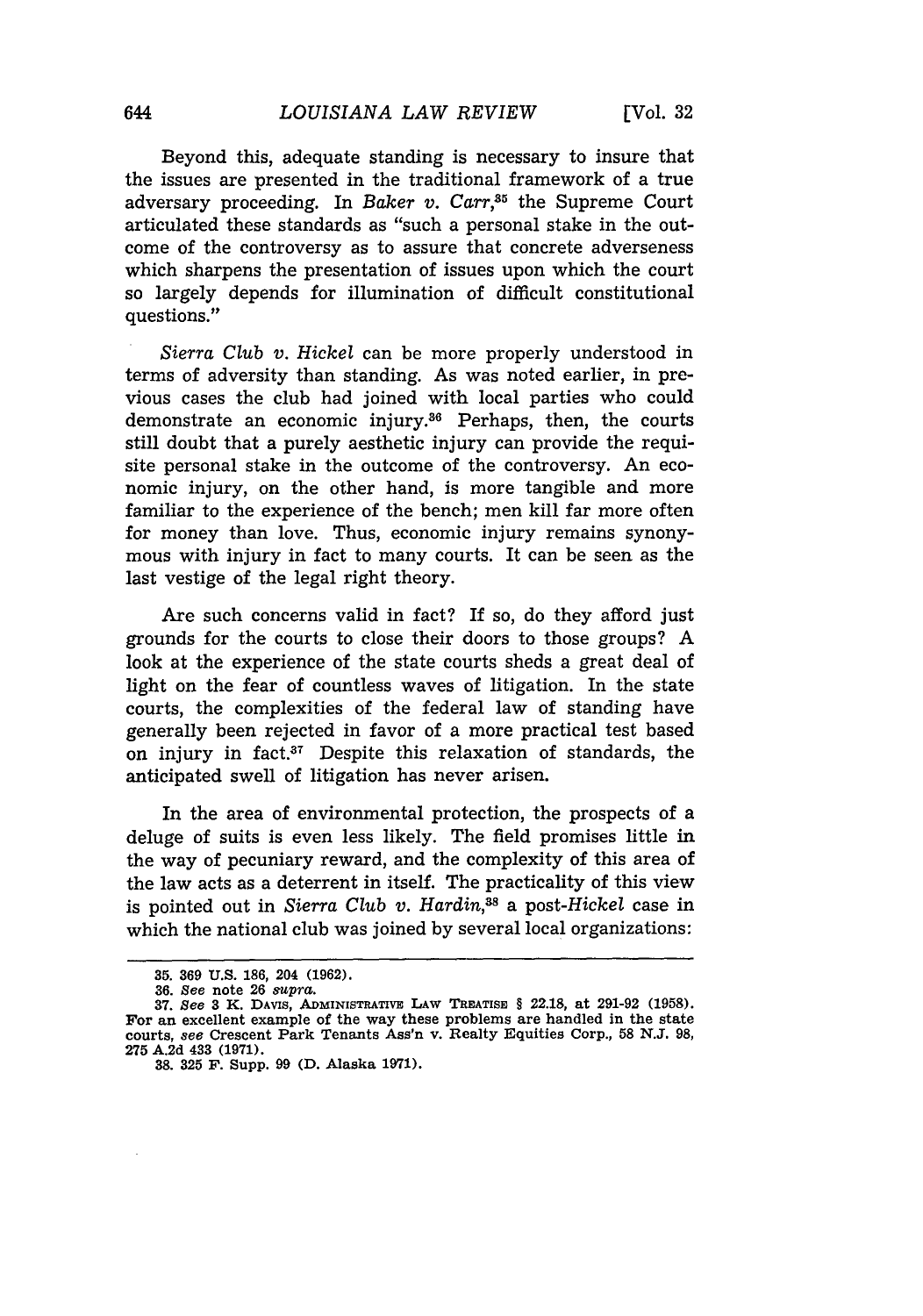"The fact that a victory in suits of this nature usually does not result in an award of damages means that even if successful the attorney who initiates the suit will probably have to look to the parties of record for reimbursement. Few members of the general public will have the resources or courage to face such odds for the sake of vindicating a right to which all are entitled as a matter of law."39

Further, standing is not the only control device which the courts have at their command. In *Sierra Club v. Hardin,* the suit was converted into a class action under rule 23 of the Federal Rules of Civil Procedure.<sup>40</sup> Also, the concept of standing should not be merged with that of reviewability.<sup>41</sup> As the Supreme Court has held, standing should be decided solely on the basis of the status of the parties.<sup>42</sup> Reviewability should be confined to determining what actions are left to the discretion of the agency.

It cannot be denied that the present environmental fervor can and will lead to wholly spurious suits. Yet, this should not be allowed to result in wholesale antagonism toward this area of litigation. As one judge has pointed out:

"Of course it is true that the grant of standing must be carefully controlled by the exercise of judicial discretion in order that completely frivolous lawsuits will be averted. There must be a practical separation of the meritorious sheep from the capricious goats . **.** . However, responsible federal judges will be able to discern a case in which there is injury in fact, a sufficient adversary interest to constitute a case or controversy under Article III, and an otherwise reviewable subject matter to prevent the dockets from becoming overcrowded. ''43

**<sup>39.</sup>** *Id.* at **111.**

<sup>40.</sup> See note **32** *supra.* It should be noted that if this device had been used in *Alameda,* much of the doubt as to the organization's standing would have been resolved, since any judgment would then have been binding on its members.

<sup>41.</sup> See Barlow v. Collins, **397** U.S. 159, **169** (1970) (dissenting opinion). 42. Flast v. Cohen, **392** U.S. **83,** 99 **(1968):** "Despite the complexities and uncertainties, some meaningful form can be given to the jurisdictional limitations placed on federal court power by the concept of standing. The fundamental aspect of standing is that it focuses on the party seeking to get his complaint before a federal court and not on the issues he wishes to have

<sup>43.</sup> Scanwell Laboratories, Inc. v. Shaffer, 424 F.2d 859, 872 (D.C. Cir. **1970).**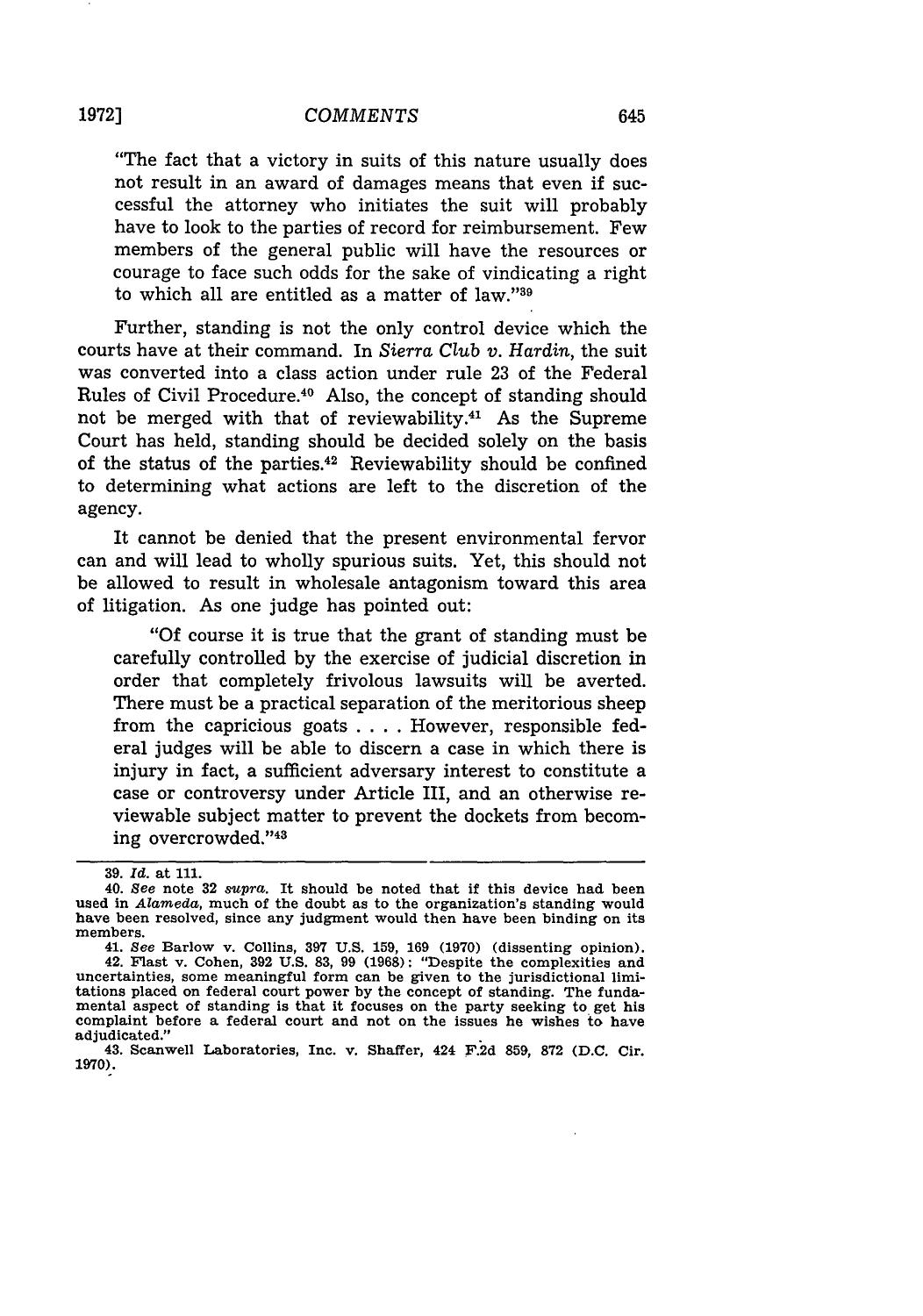On the other hand, the possibility that court dockets may swell cannot be totally disregarded. Yet, that fear should not be allowed to block otherwise valid suits. One judge has seen this problem clearly:

"We do not share the fear of some earlier decisions that liberalized concepts of 'standing to sue' will flood the Courts with litigation. However, if that should be the price for the preservation and protection of our natural resources and environment against uncoordinated or irresponsible conduct, so be it."<sup>44</sup>

In addition to the problem of increased litigation, the credibility of the doctrine of aesthetic injury must be considered. As has been noted, this presents a twofold problem. In what sort of action and under what type of statute does an aesthetic injury create a right to invoke review? On a deeper level, does an aesthetic injury create such an adversary interest in the party aggrieved that he is likely to seek redress with appropriate resolution?

It should first be noted that the Supreme Court's decision in Sierra Club v. Hickel, currently pending on certiorari,<sup>45</sup> will be of crucial importance to the future success of national conservation groups in environmental litigation. In the past, they have long enjoyed full party status when they joined with local plaintiffs. This writer can see no logical reason why they should be denied standing when they attempt to prosecute an action on their own behalf. Clearly, the case of each plaintiff should stand or fall on its own merits; one plaintiff cannot derive standing through an injury to another. Thus, if the Supreme Court finds that this purely aesthetic injury to the national club does not grant standing, logic dictates that in all cases of interest to such national groups, their posture cannot be more than that of amicus curiae.

It is to be hoped that the Supreme Court will recognize and squarely hold that an aesthetic interest per se can give rise to standing. The Supreme Court has recognized in the past that

**<sup>44.</sup> Cape May Counter Chapter, Inc., Izzak Walton League of America v. Macchia, 329 F. Supp. 504, 513 (D. N.J. 1971).**

**<sup>45. 433</sup> F.2d 24 (9th Cir. 1970),** *cert. granted* sub *nom.* **Sierra Club v. Morton, 401 U.S. 907 (1971).**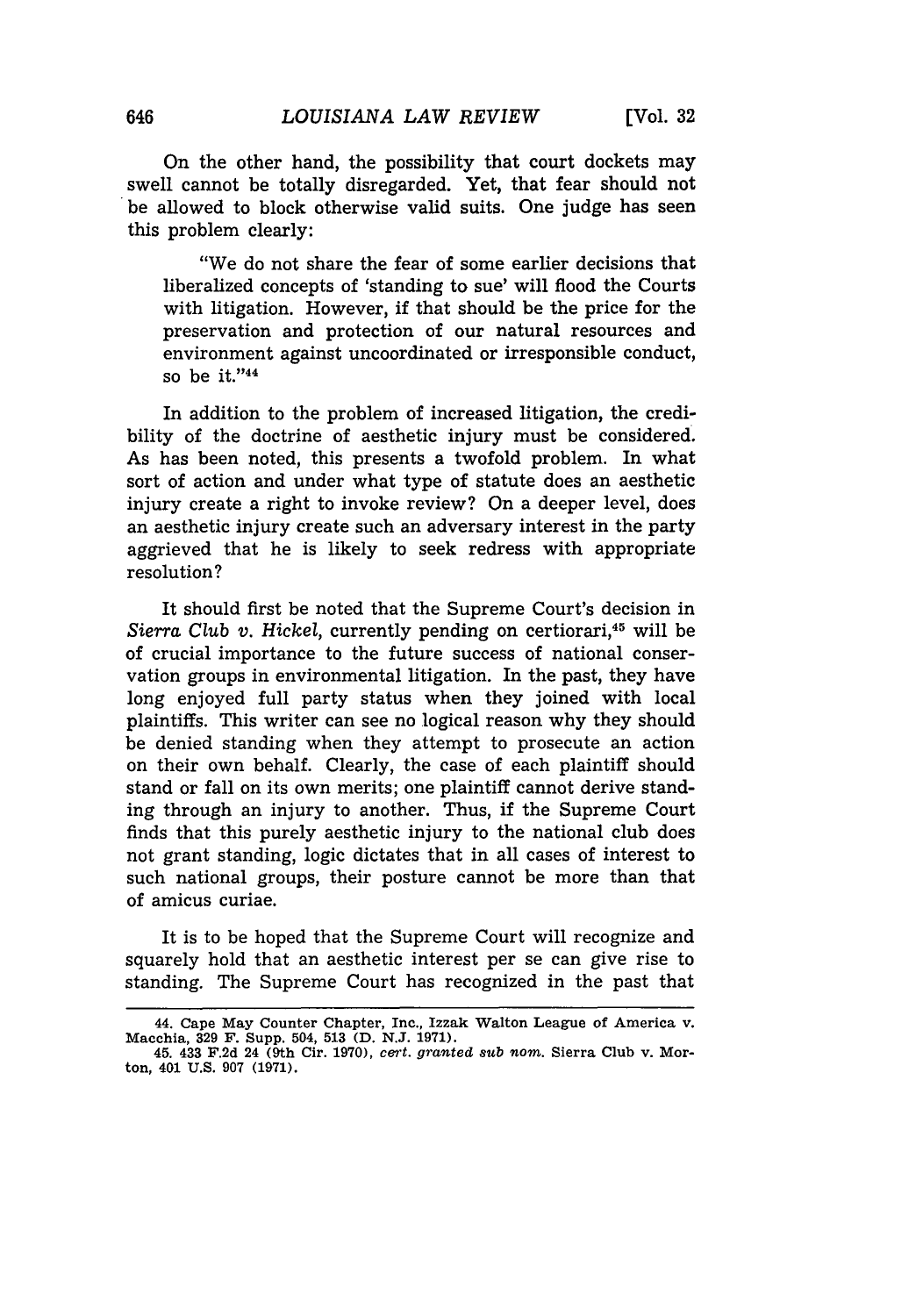Congress can create new legal interests, provided they are not wholly foreign to the common law.<sup>46</sup> Statutes such as the National Environmental Policy,<sup>47</sup> the Multiple Sustained Yield-Use Act,<sup>48</sup> and the Wilderness Act<sup>49</sup> clearly recognize a public concern for the preservation of the quality of our natural environment. It is only reasonable to suppose that those groups which have shown a historic and vital concern for the preservation of the environment were intended to be the primary beneficiaries of these acts.

Since the Supreme Court decision in *Hardin v. Kentucky Utilities* Co.<sup>50</sup> it is settled that there is no necessity for a specific statutory grant of standing. This theme was echoed in the Supreme Court's decision in the *Data Processing* case: "Where statutes are concerned, the trend is toward enlargement of the class of people who may protest administrative action. The whole drive for enlarging the category of aggrieved 'persons' is symptomatic of that trend."<sup>51</sup>

This trend of enlargement has often led to dramatic expansions in the concept of standing. Most notably, in *Scanwell Laboratories v. Shaffer,52* standing was allowed to an unsuccessful bidder for a government contract to protest statutory irregularities in the bid of the successful party. Although the statutory provisions indicated that the interest to be preserved was the public interest in the propriety of government contracts and not the protection of competitive interests, standing was granted under a "pure injury in fact" rationale.<sup>53</sup> The court reasoned that unsuccessful competitors would be the most likely parties to protect the public interest in the regularity of government contracts. The simple adversity factor seems quite clear under this rationale.

**A** fortiori, the standing of conservation groups should ap-

52. 424 F.2d 859 (D.C. Cir. 1970).

53. *Id.* at 872.

<sup>46.</sup> Muskrat v. United States, **219 U.S.** 346 **(1911).**

<sup>47. 42</sup> **U.S.C.** §§ 4321-4347 **(1970).** See note **23** *supra.*

<sup>48.</sup> **16 U.S.C.** §§ **528-531 (1970).**

<sup>49.</sup> *Id. §§* 1131-1134.

**<sup>50. 390</sup> U.S. 1 (1968).** Another case has further enlarged this concept: In Abbott Laboratories v. Gardner, **387 U.S. 136 (1967),** it was held that judicial review of agency action would not be precluded unless "there is persuasive reason to believe that such was the purpose of Congress." *Id.* at 140.

<sup>51.</sup> Association of Data Processing Serv. Organizations v. Camp. 397 U.S. 150, 154 (1970).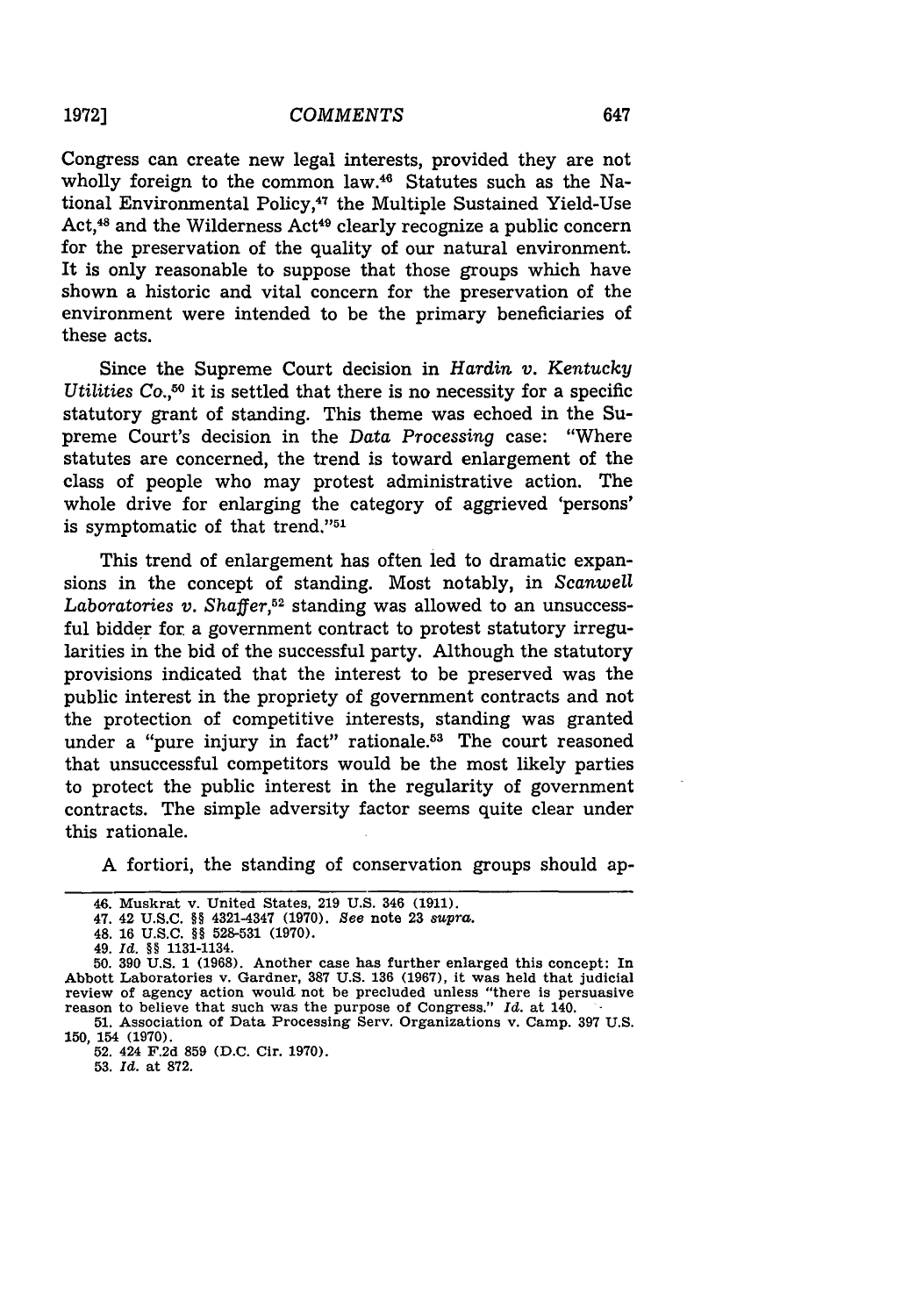pear even clearer under the recent series of environmental acts. Not only has Congress recognized the public interest in this field, but the interest of these same groups is clearly within the zone of congressional intent. Thus, even under the two-pronged test of *Data Processing,54* the standing of these groups should be clear.

There remains, finally, the question of whether an aesthetic injury can create a sufficient adversary interest. Much of the uncertainty here probably lies in the fact that the concept of an aesthetic injury is basically amorphous. Its impact is difficult to measure, and the parties truly aggrieved are often difficult to identify. Indeed, it is primarily an injury to the public as a whole. Who, then, should speak for the public? Commenting on this point, one author has written:

"In the past, we have often accepted the non sequitur that where all are the intended beneficiaries of an interest, none has standing to protect it. The dangers inherent in this philosophy are now apparent: Both logic and experience support the emerging view that an interest so fundamental that all are within the protected class must be permitted its champion. The National Environmental Policy Act has created such an interest."5

At least one other author has suggested that in cases involving the public interest, the champion should not even need to allege any special kind or degree of interest of his own.56 Practical advocacy, however, would suggest it is wise to have as plaintiff he who has the greatest personal stake in order to present the issues within the adversary framework of *Baker v. Carr.57*

Under this concept, it is suggested that conservation groups are the most practical plaintiffs in the field of environmental litigation. Their interest is deep, abiding, and truly adversary. As was pointed out in *Izaak* Walton *League v. St. Clair:58*

"The League has a long history of activity in conservation matters and natural resources preservation. It has been

**54.** *See* note **21** *supra.*

648

**<sup>55.</sup>** Hanks, *An Environmental Bill of Rights: The Citizen Suit and the uational Environmental Policy Act of 1969,* 24 **RUTGERS** L. RzV. **230,** 248 **(1970). 56. L. JAFFE, JUDICIAL** CONTROL **OF ADMINISTRATVE** ACTION 542-43 **(1965).**

**<sup>57.</sup>** *See* note **35** *supra* **and** accompanying text.

**<sup>58. 313</sup> F.** Supp. **1312, 1316-17 (D. Minn. 1970).**